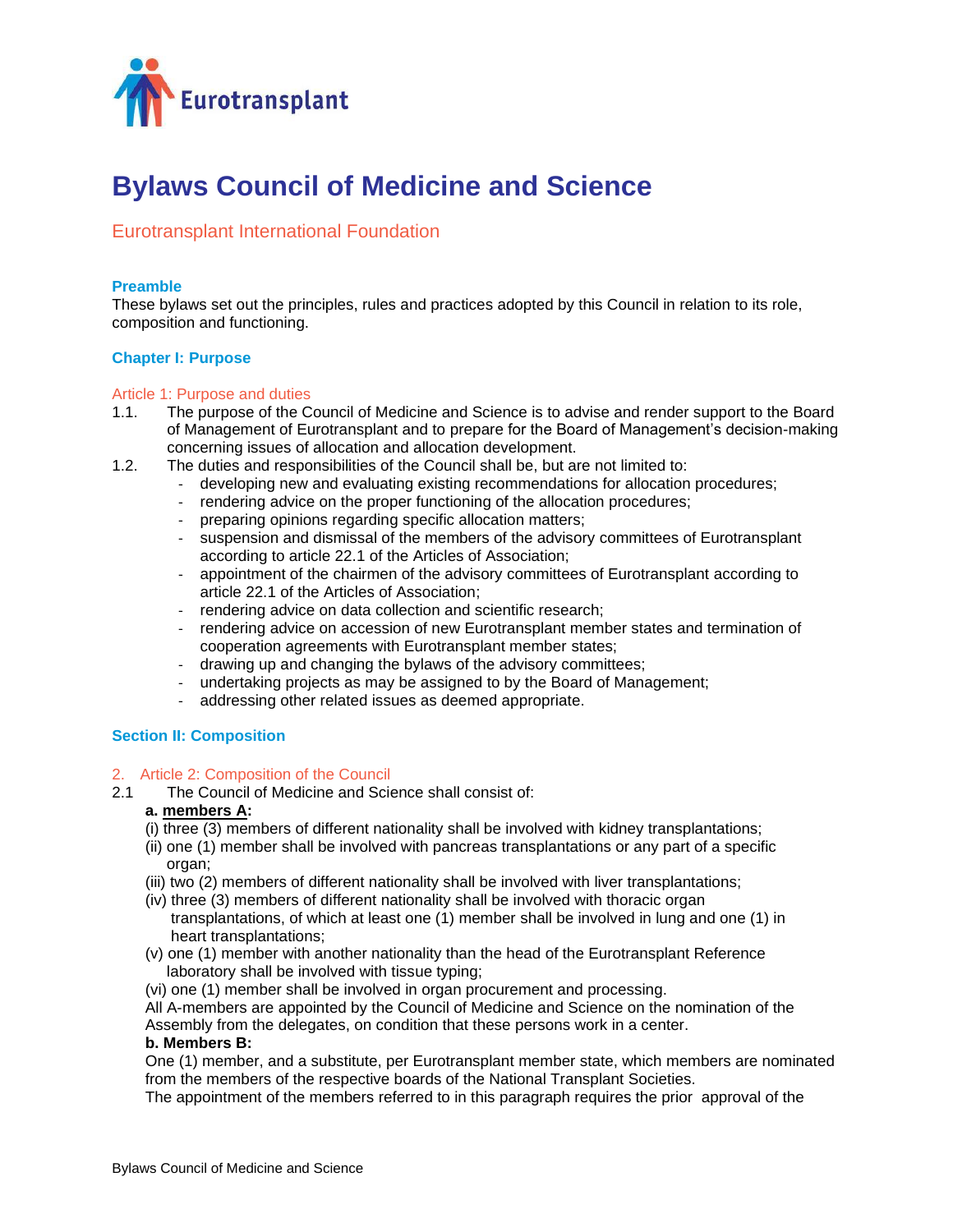

Council of Medicine and Science.

#### **c. Member C:**

One (1) member nominated as such by the Eurotransplant Reference Laboratory and appointed as such by the Council of Medicine and Science.

## **d. Member D:**

One (1) member, being an ethicist with knowledge in the field of organ transplantation, appointed as such by the Council of Medicine and Science;

## **e. Chairman:**

The chairman is appointed by the Council of Medicine and Science from the current or former members of the Council of Medicine and Science according to article 12 of the Articles of Association.

- 2.1. One (1) observer nominated by and from the Council of Administration shall be invited to attend the meetings of the Council of Medicine and Science.
- 2.2. According to article 11.1 paragraph g. of the Articles of Association, the chairman of the Supervisory Board has the right to attend the meetings of the Council. The chairman has no voting rights.
- 2.3. The Council shall always be composed as such that no nationality shall be represented in the Council for more than half the number of available seats.

## Article 3: Term of offices. (Re)appointment.

- 3.1 The members of the Council of Medicine and Science, except for the member C who is eligible for re-appointment immediately, shall be appointed for a maximum period of four (4) years and shall thereafter be eligible for re-appointment for one maximum period of four (4) years.
- 3.2 In the event of a vacancy on the Council with respect to a member A, the Council shall notify the Heads of the Programs thereof at least three (3) months prior to the meeting of the Assembly at which the vacancy shall be filled, mentioning the kind of vacancy with due regard for the provision in article 11.1 under a of the Articles of Association, and inviting the Centers to nominate a candidate.
- 3.3 Until one (1) month prior to the meeting of the Assembly referred to in the preceding sentence, each person qualifying for the position of member A as may by a notice in writing, or by email, put himself up for candidate, mentioning his name, his date of birth, his present profession and his motivation.
- 3.4 On the agenda of the meeting of the Assembly during which the vacancy for a member A shall be filled, a list of the names and information of the candidates referred to in article 3.3 shall be attached. Only the candidates mentioned on this list are available for election as member A.
- 3.5 The members A shall be elected, in a section by the delegates of the transplant Program in which the vacancy occurs, as provided in article 11, paragraph 1 under a of the Articles of Association.
- 3.6 With respect to the election, only the delegates of the transplant Program concerned shall vote on the proposal to appoint a person as referred to under article 11, paragraph 1 under a, as a member A of the Council. Article 20 paragraph 1 of the Articles of Association shall apply mutatis mutandis on the number of votes a Delegate may cast in the section with respect to the appointment of a member A.
- 3.7 A Delegate representing a particular Program may have himself represented at a section by a fellow Delegate also representing that Program.
- 3.8 A member A for a transplant Program shall be elected by an absolute majority of the votes cast at the section of the Delegates representing the Program for which the vacancy for a member A exists.
- 3.9 If a candidate runs unopposed, the candidate may be elected by acclamation. The motion to be elected by acclamation must be approved by the section concerned of the Assembly.
- 3.10 If there is more than one candidate for a position the electoral procedure will be as follows: If at the first free vote of a section no absolute majority is obtained by a candidate, a re-vote shall take place between the two candidates who in the first free vote: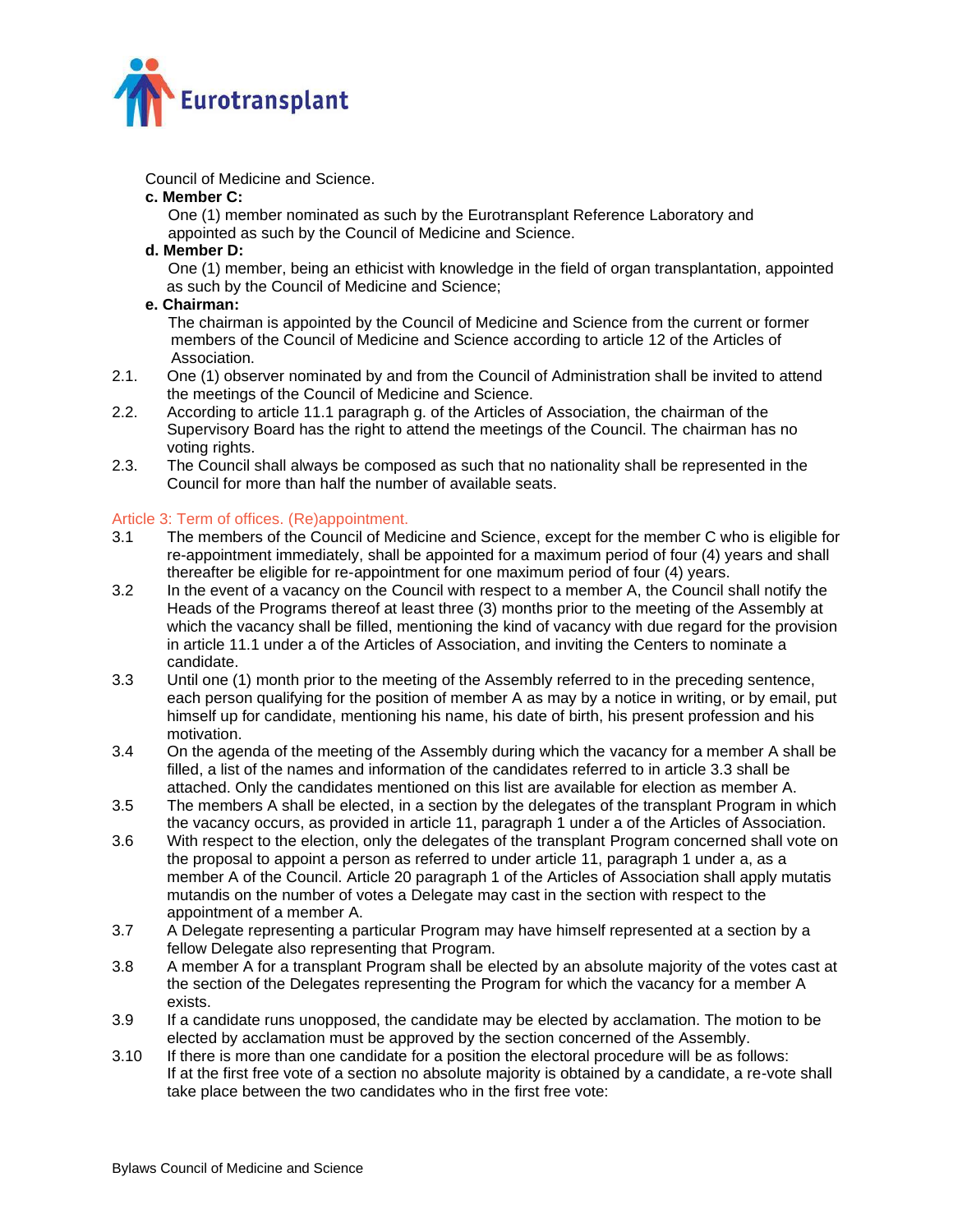

- a. obtained the highest number and the highest number but one; or
- b. obtained an equal number of votes, while no votes were cast on any other persons.
- 3.11 The candidate receiving the most votes in the re-vote shall be elected A-member.<br>3.12 If the re-vote leads to an equality of the number of votes cast for the two candidate
- If the re-vote leads to an equality of the number of votes cast for the two candidates then the election shall be determined by lottery, which shall be performed by the chairman of the Assembly.
- 3.13 The Council shall adopt a retirement schedule to prevent, as far as possible, re-appointments occurring simultaneously. Members of the Council shall resign in accordance with the retirement schedule.
- 3.14 Members of the Council shall retire early in the event of inadequate performance, structural incompatibility of interests or in other instances where retirement is deemed necessary in the judgment of the Council.
- 3.15 In case of a vacancy, the Council shall take measures within a reasonable time to fill the vacant places on the Council.
- 3.16 The termination of the membership of the Council shall take place in accordance with legal provisions and the provisions of article 14 of the Articles of Association.

# **Section III: Operation of the Council**

# Article 4: Role of the Council

- 4.1 The Council of Medicine and Science prepares for and initiates decision-making for the Board of Management concerning issues on allocation and allocation development. Council recommendations are advisory to the Board of Management. The Council has no independent decision-making power: full responsibility lies with the Board of Management.
- 4.2 The Board of Management is responsible for the provision of timely, correct and complete information to the Council of Medicine and Science. The Council is authorized, within its area of responsibility, to request any information, from within or without Eurotransplant, which it considers necessary. If necessary, it shall seek legal or other professional advice.
- 4.3 The Council shall report to the Board of Management based on its evaluations. It shall inform the Board of Management of its most important deliberations and findings, as well as circumstances and issues which are of vital importance for decision-making by the Board of Management.
- 4.4 The Council shall approve the proposals and recommendations on allocation and allocation development by the advisory committees to increase the efficiency of the Council's work and the handling of complex issues.

## Article 5: Meetings

- 5.1 The Council of Medicine and Science shall at least meet twice a year including a combined meeting with the Council of Administration. Meetings can also take place when the chairman of the Council of Medicine and Science deems it necessary or upon request of the Board of Management.
- 5.2 Notice of each Council meeting confirming the venue, time and date, together with an agenda of items to be discussed, shall be forwarded to each member of the Council and any other person required to attend no later than five working days before the date of the meeting.
- 5.3 Meetings of the Council shall be chaired by the chairman and in his absence the vice-chairman.
- 5.4 Meetings may also be held by telephone of by means of video conferencing, provided that all participating members can hear one another simultaneously.
- 5.5 The chairman may also ask the Council to take decisions regarding certain documents through the exchange of e-mails, faxes or letters.
- 5.6 Minutes shall be taken of the meetings by the secretary to the Council within a period of 4 weeks.
- 5.7 The joint meeting with the Council of Administration shall be held at least once a year and shall be presided over by the chairman of the Supervisory Board as mentioned in article 19.2 of the Articles of Association.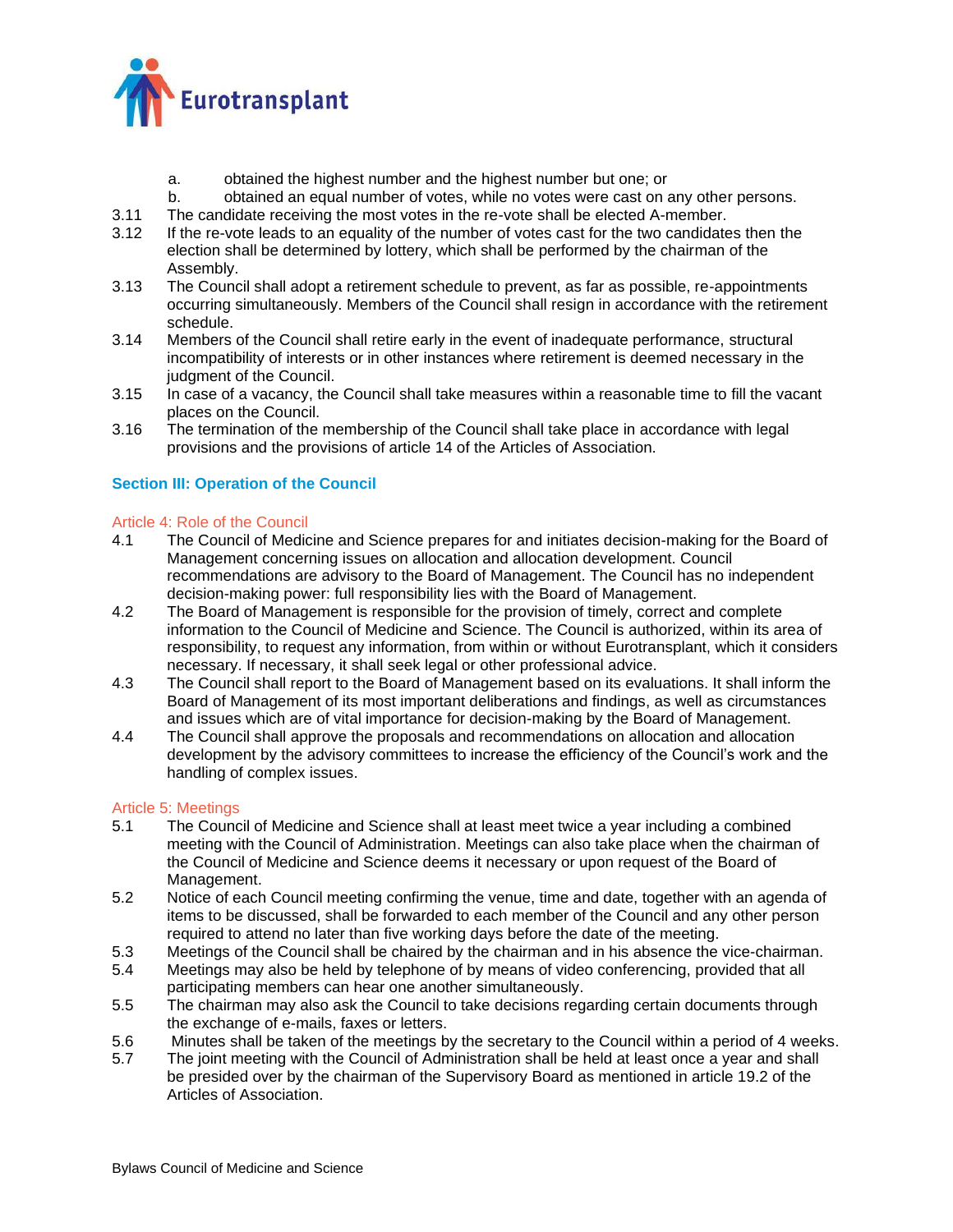

- 5.8 The observer from the Council of Administration shall attend all meetings without voting right.
- 5.9 The chairman of the Supervisory Board has the right to attend the meetings of the Council after consulting the Board of Management and must be invited to attend meetings in the same way as the members of the Council of Medicine and Science are invited to meetings. The chairman of the Supervisory Board has no voting rights in the Council.

## Article 6: Voting

- 6.1 Every member of the Council shall have the right to cast one vote at meetings of the Council. The chairman shall have no voting rights.
- 6.2 Unless otherwise provided for in the Articles of Association, resolutions of the Council are taken by an absolute majority of votes of the members of the Council present of represented at the meeting. In a tie vote the proposal shall be deemed to be rejected.
- 6.3 Withheld or invalid votes shall not count. The chairman determines the method of voting.
- 6.4 The Council may also adopt resolutions without a meeting, provided the proposal concerned is submitted to all Council members and none of them object to this manner of adopting resolution. The secretary to the Council shall draw up a report regarding a resolution thus adopted and shall attach the replies received tot the report, which shall be signed by the chairman and the secretary.

#### Article 7: Quorum

No valid resolutions can be taken unless at least an absolute majority of members are present or represented. A member can be represented at a meeting by a fellow member of the Council authorized in writing.

A member's participation in a meeting by video link or audio link shall be regarded as valid for these purposes.

## **Section IV: Officials**

## Article 8: Role of Council officials

The Council shall have the following officials:

- a chairman;
- a vice-chairman;

## Article 9: Chairman

- 9.1 In compliance with article 12 of the Articles of Association the Council of Medicine and Science shall appoint one current or former Council member as chairman for a period of four (4) years. The chairman is eligible for reappointment with the provision that he can be in office, including reappointments, for a maximum period of eight (8) years.
- 9.2 The chairman is responsible for the proper functioning of the Council of Medicine and Science. He shall act as spokesman for the Council and he is the primary point of contact with the Board of Management and the Supervisory Board.

#### Article 10: Deputy

- 10.1 In compliance with article 12.5 of the Articles of Association the Council of Medicine and Science shall appoint one current Council member as vice-chairman.
- 10.2 The vice-chairman shall have a different nationality than the chairman.
- 10.3 The vice-chairman replaces and assumes the powers and duties of the chairman in the latter's absence.

## Article 11: Administrative support

11.1 Eurotransplant shall make a secretary available to the Council of Medicine and Science, who among other things will take minutes of every meeting.